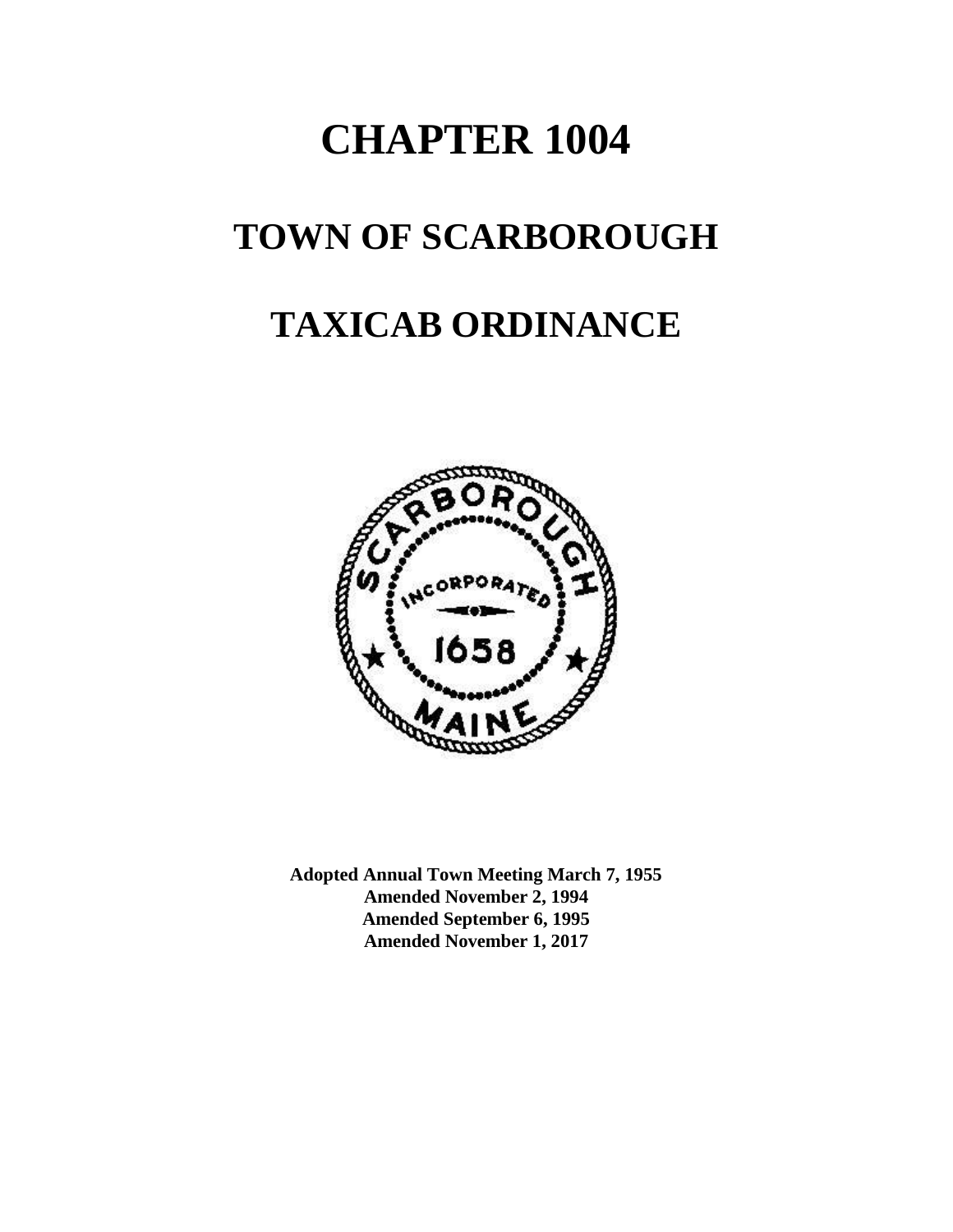| (a) |  |
|-----|--|
| (b) |  |
| (c) |  |
| (d) |  |
|     |  |
|     |  |
|     |  |
|     |  |
|     |  |
| (a) |  |
| (b) |  |
| (c) |  |
| (d) |  |
| (e) |  |
|     |  |
| (a) |  |
| (b) |  |
|     |  |
| (a) |  |
| (b) |  |
| (e) |  |
| (d) |  |
|     |  |
|     |  |
|     |  |
|     |  |
|     |  |
|     |  |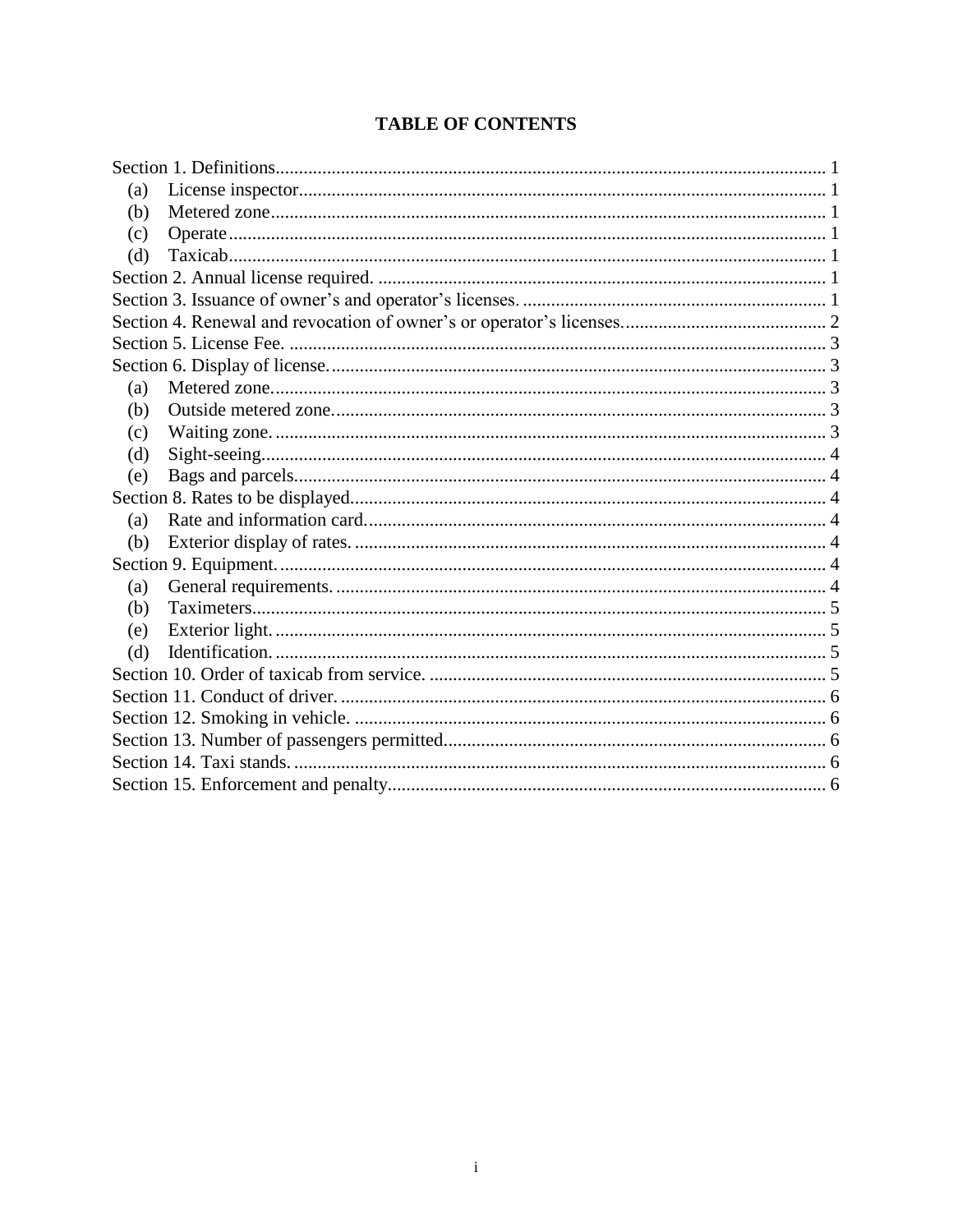# **CHAPTER 1004 TOWN OF SCARBOROUGH TAXICAB ORDINANCE**

### <span id="page-2-0"></span>**Section 1. Definitions**

# <span id="page-2-1"></span>*(a) License inspector*

Means the Scarborough Chief of Police or any Scarborough Police officer designated by the Chief to enforce this Ordinance.

### <span id="page-2-2"></span>*(b) Metered zone*

Means the Cities of Portland, South Portland, Westbrook and Saco and the Towns of Cape Elizabeth, Scarborough, Old Orchard Beach, Gorham and Buxton.

# <span id="page-2-3"></span>*(c) Operate*

Means to drive, or regularly to cause or induce another to drive, whether or not such other person acts in the capacity of an agent, servant, employee, lessee or independent contractor.

# <span id="page-2-4"></span>*(d) Taxicab*

Means any motor vehicle used for the transportation of passengers for hire, the destination and route of which are under the direction and control of the passengers; except that the provisions of this article shall not apply to a motor vehicle licensed by another municipality to operate as a taxicab or other vehicle for hire which is operated within Scarborough in response to:

1. A call to convey a passenger from Scarborough to such other municipality;

2. A request to convey a passenger from Scarborough to such other municipality when such request is made at the point of delivery in Scarborough of a passenger from such other municipality; or

3. A request to convey a passenger from such other municipality to Scarborough.

# <span id="page-2-5"></span>**Section 2. Annual license required.**

No person shall own or operate any taxicab in the Town of Scarborough without a license for such purposes as provided for herein. All owner's and operator's licenses shall expire on May 1 of each year.

### <span id="page-2-6"></span>**Section 3. Issuance of owner's and operator's licenses.**

(a) An initial license to own or operate a taxicab within Scarborough must be approved by the Town Council. Applicants for either an owner's or operator's license must file a written application with the Town Clerk's office. The Town Council, after public hearing, will approve a license provided the applicant: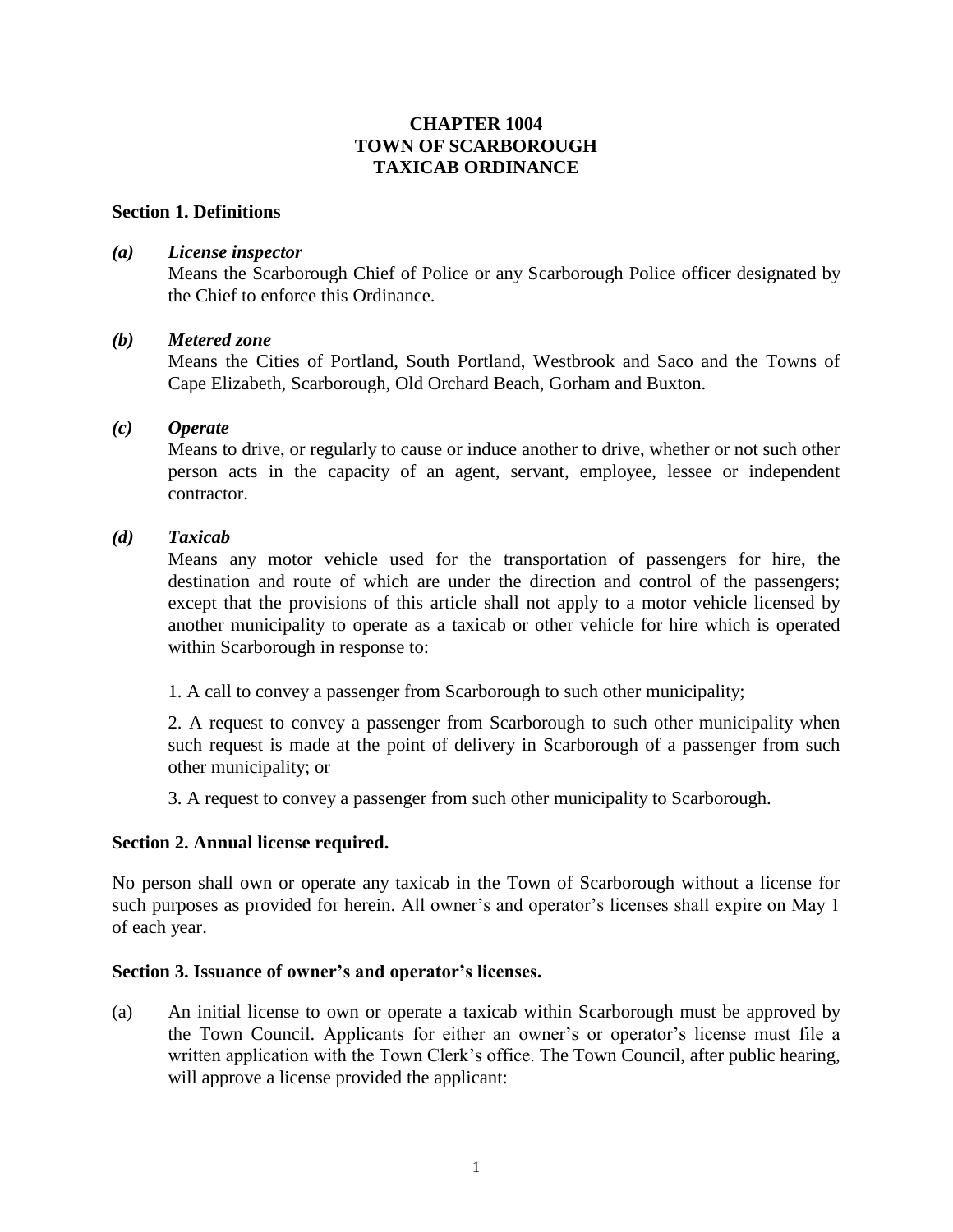- 1. Has a valid State of Maine driver's license;
- 2. Is at least eighteen (18) years of age;
- 3. Has a minimum of one (1) year's driving experience;
- 4. Has been photographed and fingerprinted by the police department;
- 5. Has not been convicted of any of the following:

(a) Operating under the influence of either drugs or alcohol within the previous six-year period;

(b) A class A, B, or C crime and any sexual offense of any class as set forth in Chapter 11 of Title 17-A of M.R.S.A., within the previous six-year period; conviction of any crime of any class that involves threatening or violent behavior within a three-year period;

(c) More than two (2) motor vehicle violations within the past eighteen months; more than four (4) motor vehicle violations within the past thirty-six (36) months.

6. For an owner's license, has the required vehicle registration;

7. For an owner's license, has submitted each taxicab for which a license is sought to the annual inspections under Section 2(a)(1);

8. For an owner's license, has current liability insurance for a term at least equal to the period of the requested taxicab license, with liability limits no less than the minimums required under 29 M.R.S.A. section 2708-a and with a policy endorsement requiring written notice to the Town Clerk no less than thirty days prior to cancellation or nonrenewal. Written evidence of such coverage shall be submitted with the application for the license.

- (b) If the Council finds that the standards have been met, the Council shall approve the license. The Clerk shall then issue the license once the applicant has paid the required license fee.
- (c) The Town Council, if it makes the factual determination that one (1) or more of the above standards has not been met, is to issue in writing a denial of a request for a license and will set forth the reason for refusal to issue such license.

### <span id="page-3-0"></span>**Section 4. Renewal and revocation of owner's or operator's licenses.**

- (a) The Town Clerk shall renew a license issued under section 3 to own or operate a taxicab on or before May 1st of each year, provided however, that the applicant must still meet all of the licensing standards set forth in section 3. The Clerk shall be empowered to utilize the services of the Scarborough Police Department to update and to check on standards.
- (b) If information is provided to the office of the Town Clerk that a current licensee has violated one or more of the standards set forth in Section 3 and this fact is verified by the Police Department, then the Clerk shall issue a notice of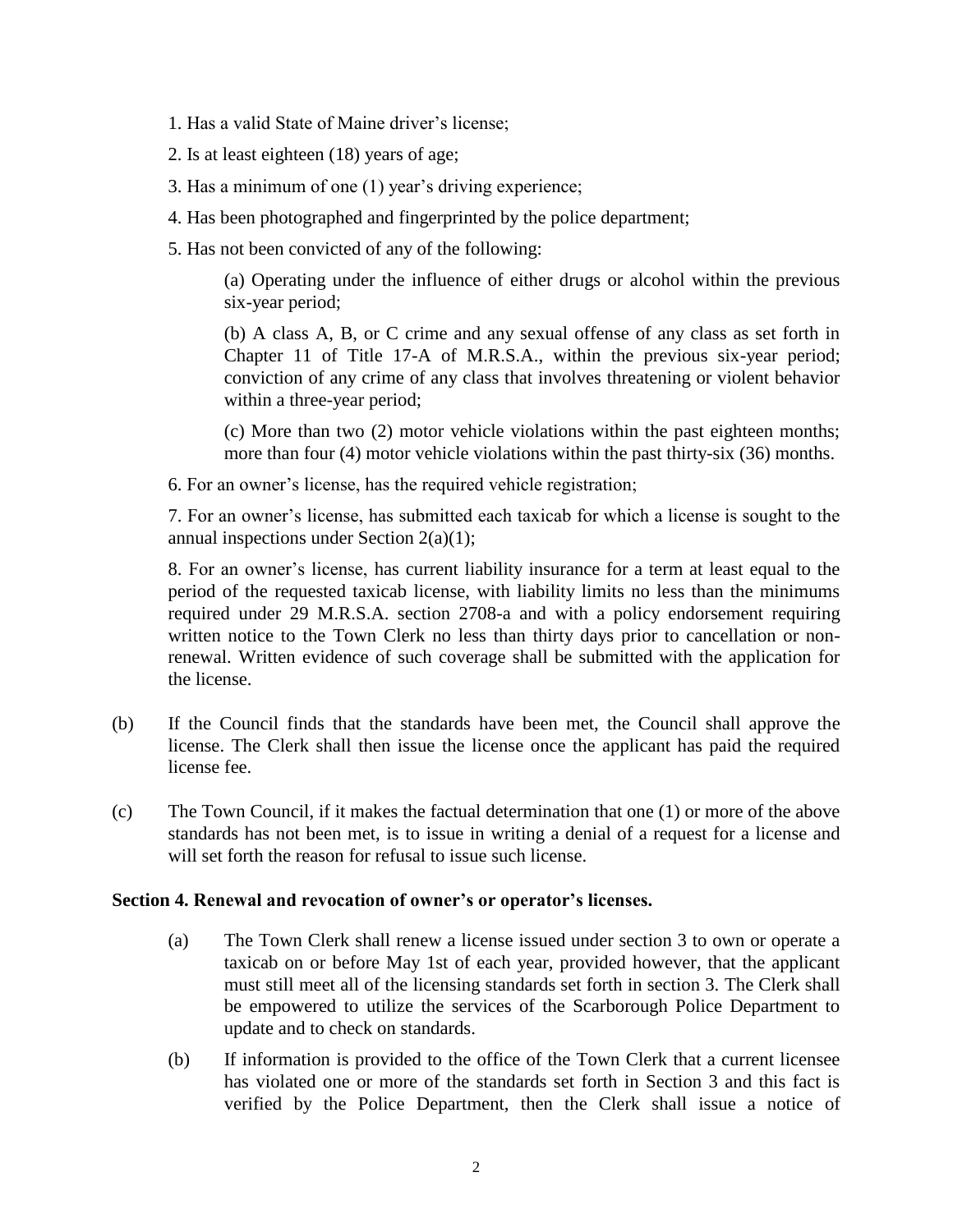suspension revocation of an existing license. A licensee who has received such notice is entitled to a hearing before the Town Council before the revocation takes effect. The Council shall apply the standards of Section 3 to determine whether license should be suspended or revoked.

(c) In addition, the Town Council may revoke or suspend the license of any owner or operator who violates the conditions of the license, makes a material misstatement on the application for the license, uses abusive or profane language in the presence of a passenger, keeps her/his taxicab in an unsafe, unclean or unsatisfactory condition, or operates her/his taxicab in an unsafe manner or keeps her/his taxicab in an unsafe, unclean or unsanitary condition. [amended 11/01/17]

### <span id="page-4-0"></span>**Section 5. License Fee.**

The annual fee for each taxicab shall be as specified in the *Schedule of License, Permit and Application Fees* established by the Town Council. The annual fee for each operator shall be \$25.00. These fees shall be prorated on a monthly basis in the case of an initial license issued for less than one year.

### <span id="page-4-1"></span>**Section 6. Display of license.**

Every driver licensed hereunder shall display his or her taxicab driver's license in a conspicuous location within the taxicab whenever the cab is in service. The license shall be surrendered upon revocation, suspension or expiration of the taxicab driver's license.

### **Section 7. Fares for service.**

### <span id="page-4-2"></span>*(a) Metered zone.*

The maximum fare for taxicab service within the metered zone shall be one dollar and ten cents (\$1.10) for the first one ninth of a mile or a fraction thereof and twenty cents (\$0.20) for each one ninth of a mile or fraction thereof, thereafter. The fare shall be computed and displayed by the taximeter. No fare charged shall be in excess of the amount displayed by taximeter. There shall be one (1) fare, divided equally, in the case of two (2) or more passengers who engage the taxicab for a trip between the same two (2) points. In all other cases, each passenger shall pay a separate fare, provided the first passenger to engage the taxicab consents to sharing the taxicab. Such separate fare must be negotiated in advance of commencement of the trip.

# <span id="page-4-3"></span>*(b) Outside metered zone.*

If a trip begins or ends within Scarborough and the other point of origin or destination is outside the metered zone, the passenger and driver shall agree upon the fare before the trip commences; otherwise the passenger shall be under no obligation to pay any fare.

### <span id="page-4-4"></span>*(c) Waiting zone.*

A charge for waiting time may be made only for time waited at the express direction of the passenger after the trip has begun and for time waited before the trip has begun,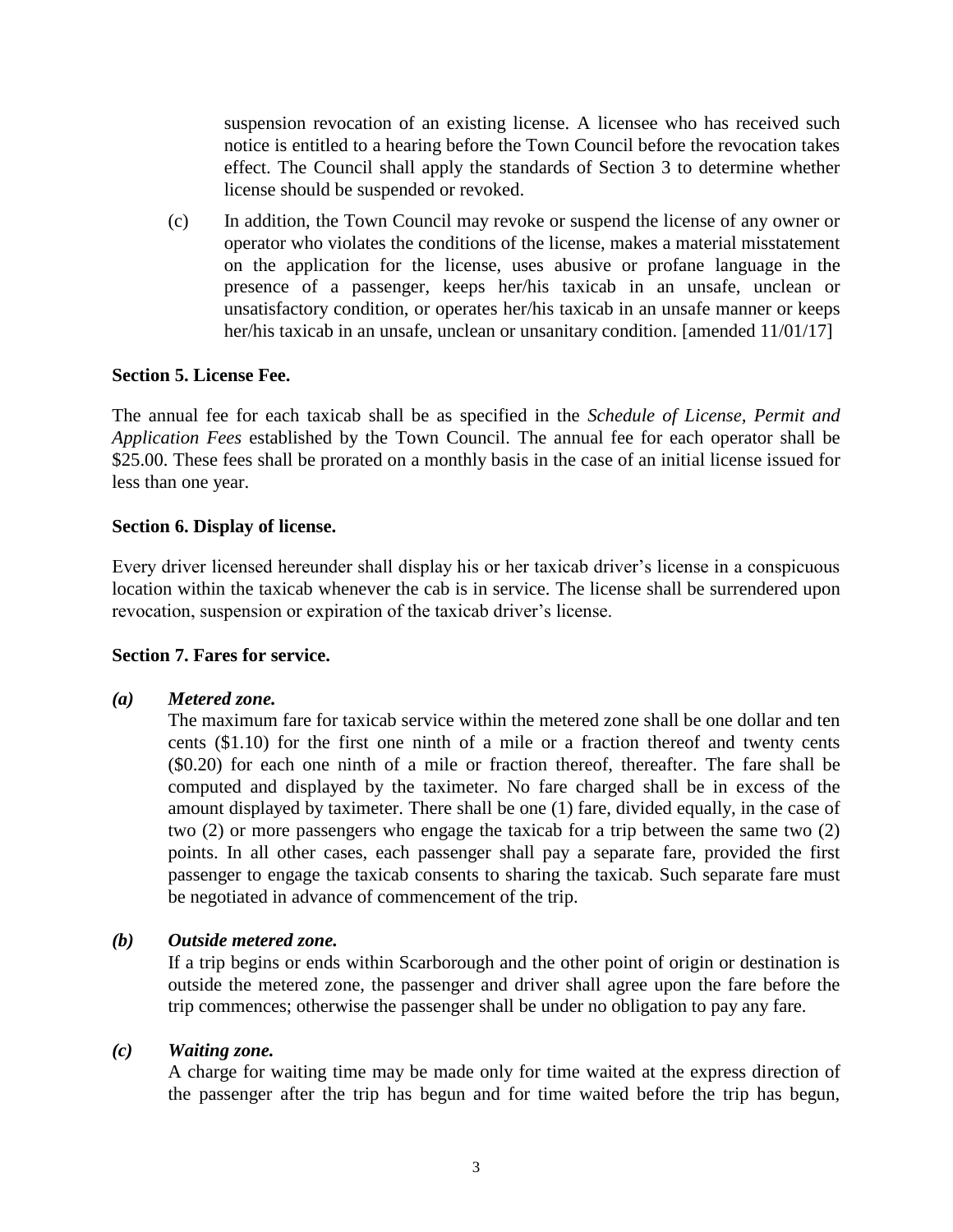commencing five (5) minutes after the time at which the passenger has requested the taxicab to call, or five (5) minutes after the taxicab actually calls, whichever is later. The charge for such waiting time shall be twenty-five cents (\$0.25) per minute.

# <span id="page-5-0"></span>*(d) Sight-seeing.*

Taxicabs may be employed for purposes of sightseeing only according to a published route and rate, to which the passenger consents in advance of commencement of the trip.

# <span id="page-5-1"></span>*(e) Bags and parcels.*

No charge shall be made for the transportation of bags or parcels of a passenger.

# <span id="page-5-2"></span>**Section 8. Rates to be displayed.**

# <span id="page-5-3"></span>*(a) Rate and information card.*

The clerk shall issue, together with each taxicab business license, a rate and information card which sets forth the foregoing rates in clear, legible letters and a description of the metered zone. The rate and information card shall be displayed in the taxicab so as to be clearly visible to passengers at all times when the taxicab is in service.

# <span id="page-5-4"></span>*(b) Exterior display of rates.*

The maximum rates established by the Ordinance and any lower rates actually charged shall be displayed on the exterior of the rear doors of the taxicab in lettering visible to customers before they enter the taxicab.

### <span id="page-5-5"></span>**Section 9. Equipment.**

### <span id="page-5-6"></span>*(a) General requirements.*

(1) All taxicabs are subject to at least one (1) random vehicle inspection per license year by the License Inspector, in addition to a scheduled annual inspection by the License Inspector at the time the taxi owner applies for a new or renewal license. The inspection shall be for the purpose of determining compliance with the standards of this Ordinance.

(2) Taxicabs shall be at all times clean and in good repair inside and out. "Clean and in good repair" shall mean and include, without limitation, the following:

- a. No visible tears in carpeting;
- b. No dents larger than six (6) inches in diameter;
- c. No tears in seat upholstery;
- d. No loose trash or large amounts of dirt or sand in the interior passenger area, whether or not a passenger currently occupies the area;
- e. No missing trim or bodywork;
- f. No cracks in windshield or windows;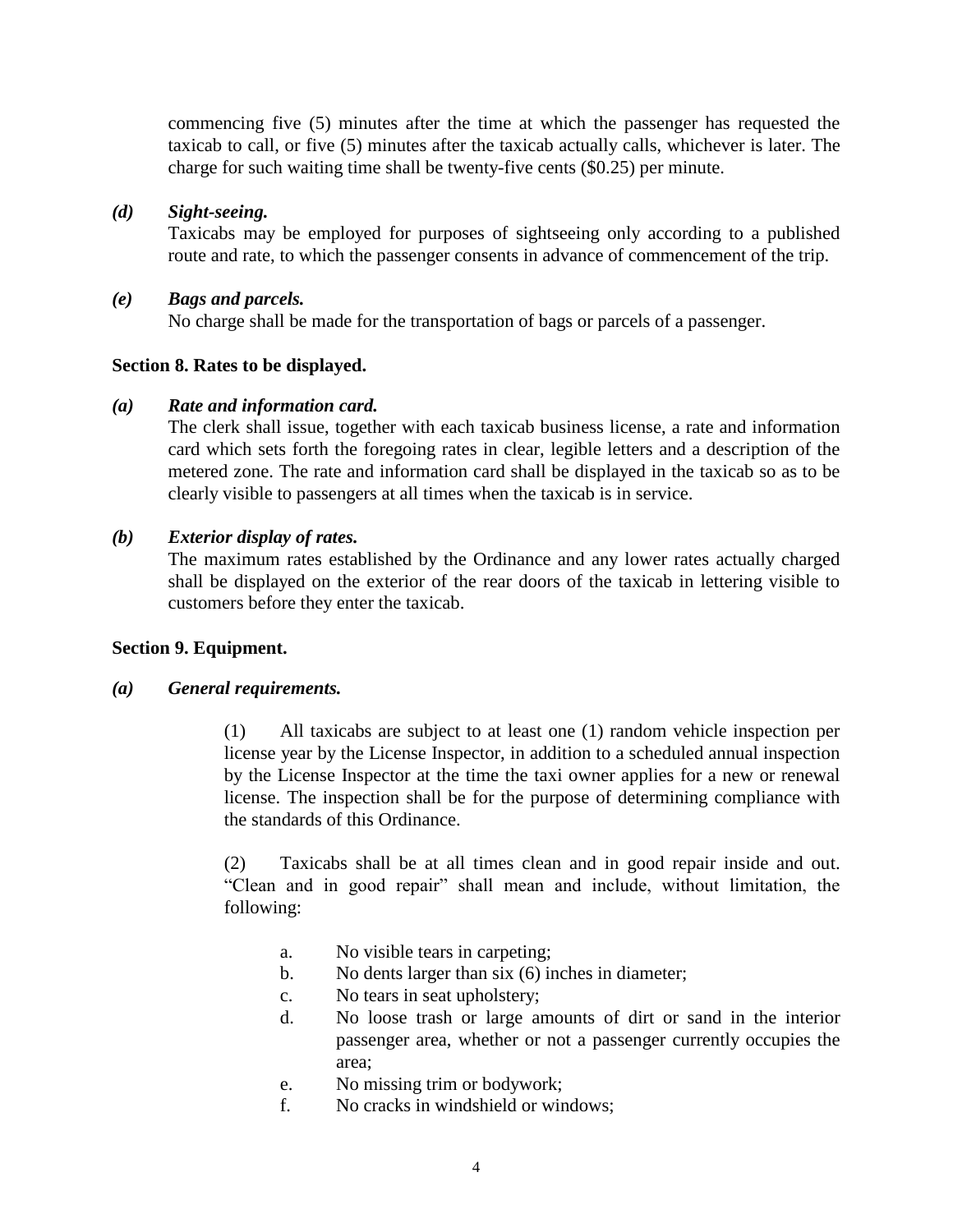- g. Seat belts for all passenger seats visible and in working order;
- h. No missing hubcaps;
- i. No visible primer paint; and
- j. No rust greater than one (1) inch in diameter.

(3) Taxicabs shall be maintained at all times in compliance with the laws of the state relating to passenger vehicles and the rules and regulations of the state commissioner of transportation enacted pursuant thereto.

### <span id="page-6-0"></span>*(b) Taximeters.*

Taxicabs shall be equipped with taximeters which have been tested, approved and sealed by the state sealer of weights and measures, and which shall indicate fare and mileage by means of legible figures which are electrically illuminated during the period between sunset and sunrise, which fare shall be computed in accordance with the rate card and shall be calibrated the same fraction on a mile as the maximum fare provided in section 7. Taximeters shall be so placed that the figures are in plain view of all passengers. Taximeters shall be connected directly to and be driven directly from the transmission by means of flexible shafts and flexible housing so connected and sealed as to not be subject to tampering.

### <span id="page-6-1"></span>*(e) Exterior light.*

Every taxicab shall be equipped with an exterior light affixed to the roof thereof which shall be covered with translucent fixture marked with the work "Taxi" in legible lettering and which shall be operated during the period between sunset and sunrise.

# <span id="page-6-2"></span>*(d) Identification.*

Every taxicab shall be conspicuously marked in letters not less than one and one-half (1 ½) inches in height with the word "Taxicab" and the owner's name or trade name or, in lieu of such name or trade name, with a design or monogram containing the owner's name or trade name. Such design or monogram shall be not less than eight (8) inches in diameter.

### <span id="page-6-3"></span>**Section 10. Order of taxicab from service.**

The License Inspector may require any licensee to present a taxicab for inspection whenever the inspector deems such inspection necessary because of a serious threat to the health or safety of passengers and may in writing order a taxicab owner to remove from service any taxicab which is in violation of this ordinance; provided that a reinspection shall be scheduled as soon as possible but in no case more than three (3) days thereafter. There shall be a charge of ten dollars (\$10.00) for the first reinspection, and a charge of twenty-five dollars (\$25.00) for each reinspection thereafter, of any taxicab ordered removed from service hereunder.